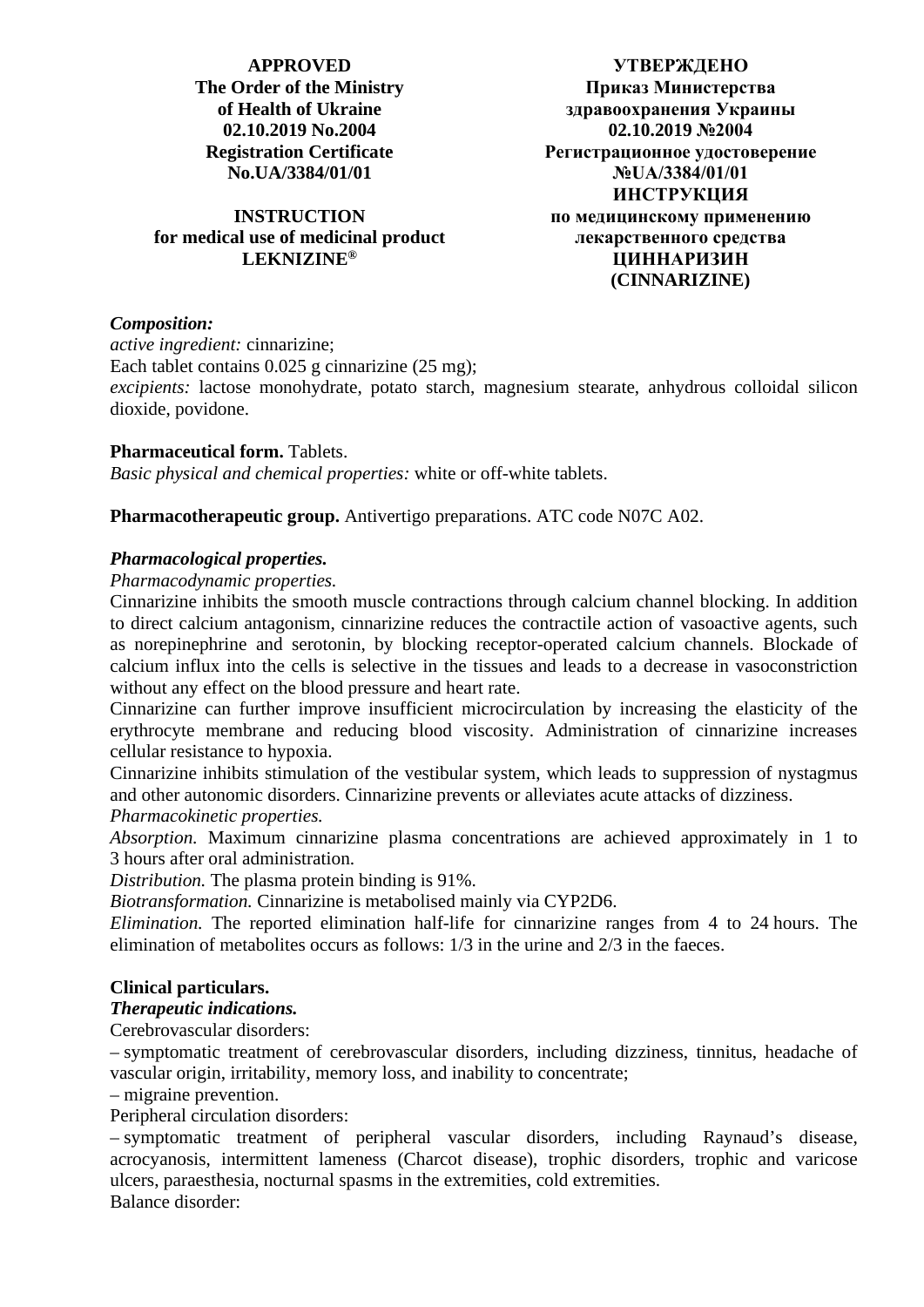– symptomatic treatment of labyrinth disorders, including dizziness, tinnitus, nystagmus, nausea, and vomiting.

Motion sickness:

– prevention of motion sickness.

## *Contraindications.*

Hypersensitivity to active ingredient or any excipients of the medicinal product.

# *Interaction with other medicinal products and other forms of interaction.*

*Alcohol/central nervous system (CNS) depressants/tricyclic antidepressants:* concurrent use may potentiate the sedative effects of either these drugs or of Leknizine®.

*Diagnostic procedures:* Due to its antihistamine effect, Leknizine<sup>®</sup> may prevent otherwise positive reactions to dermal reactivity indicators; for this reason, it is recommended to withhold its administration in 4 days prior to testing.

## *Special warnings and precautions for use.*

Leknizine® may cause epigastric discomfort; taking it after meals may diminish the gastric irritation.

In patients with Parkinson's disease, Leknizine<sup>®</sup> should only be recommended if the advantages outweigh the possible risk of aggravating this disease.

Since Leknizine<sup>®</sup> is known to cause drowsiness, especially at the beginning of treatment, it is recommended to avoid combined consumption of alcohol and the use of agents known to inhibit the activity of the CNS (CNS depressants) or tricyclic antidepressants.

Use of Leknizine® should be avoided in porphyria.

Leknizine<sup>®</sup> should be used with care in patients with hepatic and/or renal insufficiency.

This product contains lactose and therefore should not be prescribed in patients with rare hereditary galactose intolerance, lactase deficiency or glucose-galactose malabsorption syndrome.

*Fertility, pregnancy and lactation.*

*Pregnancy.* The medicinal product is not recommended for administration in pregnancy.

*Breast-feeding.* There are no data on the excretion of cinnarizine in human breast milk. Thus, the use of the medicinal product should be avoided in nursing mothers.

*Effects on ability to drive and use machines.*

Given that sensitive patients may experience drowsiness when taking the drug (especially at the beginning of treatment), it is recommended to avoid driving and performing other works requiring attention and focus while taking the drug.

## *Posology and method of administration.*

Cerebrovascular disorders.

Adults and children over 12 years of age: 1 tablet t.i.d.

Peripheral circulation disorders.

Adults and children over 12 years of age: 2-3 tablets t.i.d. The maximum recommended dose should not exceed 225 mg (9 tablets) per day. Since in cases of dizziness the effect is dose-dependent, the dosage should be gradually increased.

Balance disorder.

Adults and children over 12 years of age: 1 tablet t.i.d.

Motion sickness.

Adults and children over 12 years of age: 1 tablet 30 minutes before you travel; and every 6 hours during your journey.

Method of administration.

For oral use. Cinnarizine shall be preferably taken after meals.

*Paediatric population.* Cinnarizine shall be administered in children over 12 years of age.

*Overdose.*